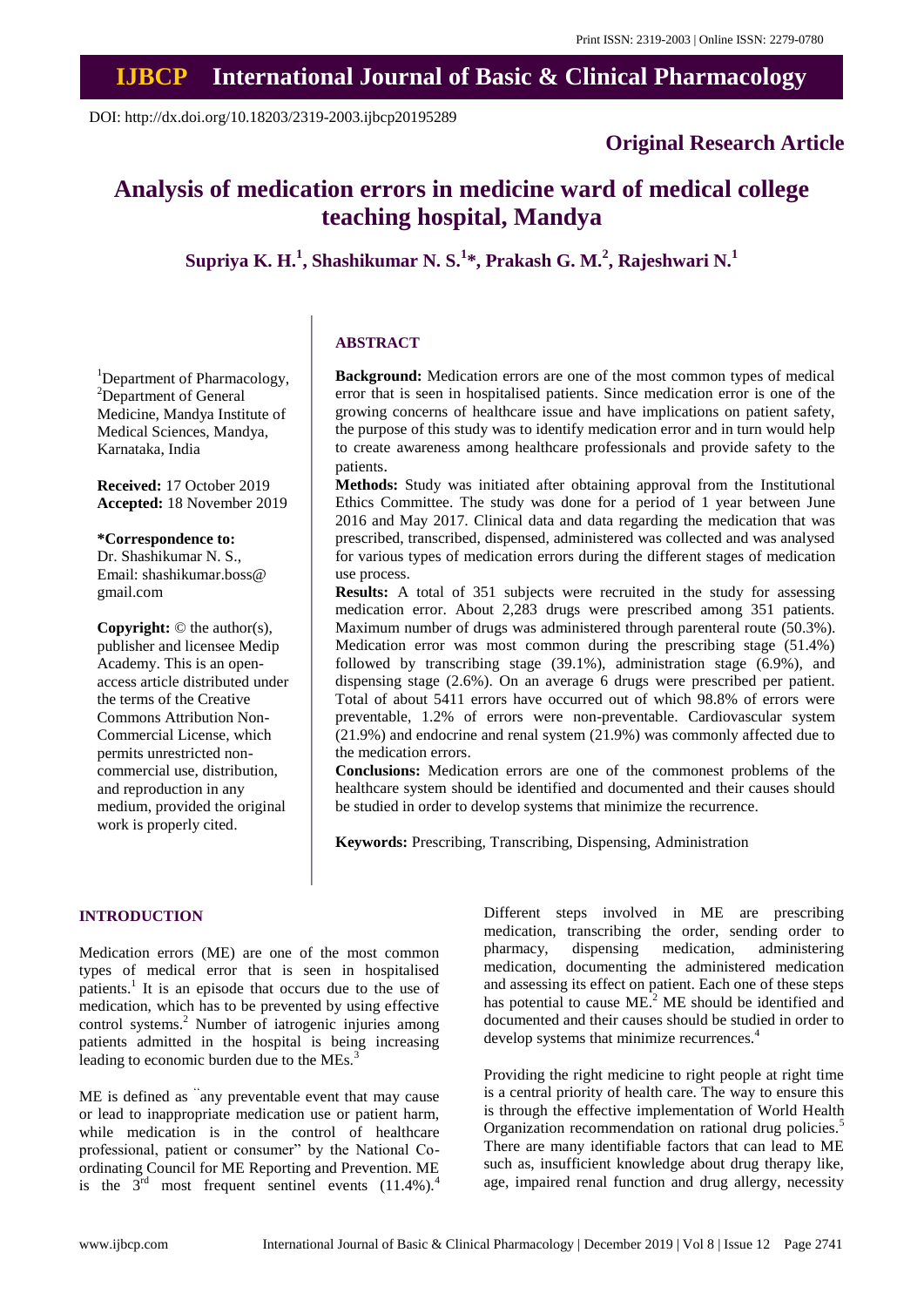for drug dose calculation, knowledge about drug formulation, and medication name for prescribing.<sup>2</sup>

There are various methods used to measure ME like, anonymous self-reports, questionnaires, incident voluntary reporting, critical incident technique, chart review, computer assisted monitoring, disguised direct observation.<sup>6</sup> ME are commonly seen among elderly with impaired cognitive function, low literacy or when plenty of high-risk medications are prescribed.<sup>7</sup> In hospital inpatient ward medication administration error (MAE) is one of the commonest and preventable types of adverse event.<sup>8</sup> Reporting ME is one of the major issues in healthcare system and prevention of ME is closely related to accurate reporting of ME.<sup>9</sup>

Appropriate medication history is one of the most important steps towards preventing prescription error and is useful in detecting drug related pathology.<sup>10</sup> Serious medical errors can be prevented by using computerized physician order entry (CPOE) systems which has impact on safety and quality of drug management.<sup>11</sup> MAE can be prevented by Bar-coded medication administration and ensuring the patient identification, voluntary reporting, direct observation, manual chart review and computerized techniques.<sup>8</sup> Nursing care is one of the important aspects in prevention of ME.<sup>12</sup> Pharmacist participation in medical rounds reduces the frequency of  $ME$  as well as their duration once they are identified.<sup>13</sup>

Error is the failure of a planned action to be completed as intended (error of execution) or the use of a wrong plan to achieve an aim (error of planning). It can be an act of commission or an act of omission. Though ME are common during medical practice it is preventable if appropriate measures are taken.<sup>14</sup> Since ME is one of the growing concerns of healthcare issue and has implications on patient safety, the purpose of this study was to identify and help in preventing errors which has got socioeconomic and health impact. Study on ME would help to create awareness among healthcare professionals and provide safety to the patients. Hence this study is being done to assess ME in medicine ward and their effect on different systems of the body.

#### **METHODS**

Ethical clearance was obtained from the Institutional Ethics Committee before commencing the study. The materials for the present study were collected from inpatient medication chart of all the patients admitted in medicine ward of teaching hospital under Medicine department, Mandya Institute of Medical Sciences, Mandya, Karnataka. Study design was prospective study. Study was conducted for a period of one year from the month of June 2016 to May 2017. 351 patient medication charts of patients admitted in medicine ward were analysed in the study.

#### *Method of collection of data*

Written consent was taken before starting the study. Clinical data regarding age, sex, IP no., date of admission and discharge and diagnosis of the patient was collected from inpatient records. Data regarding the medication that has been prescribed, transcribed, dispensed, administered was collected and was analysed for various types of ME. Patients were assessed for effects of ME on different systems. Patient was followed till discharge from the hospital. All inpatient admitted to medicine ward. All medico-legal cases, cases discharged against medical advice, incomplete records were excluded from the study.

#### *Statistical analysis*

Data was entered into Microsoft Excel and analysis were done using the statistical package for social sciences (SPSS) for Windows software (version 20.0; SPSS). Descriptive statistics was used to analyse the data. Percentage and mean was used to give the results on ME during different stages of medication use. Percentage was also used to represent the effects of ME on different systems.

#### **RESULTS**

The study was conducted for a period of 1 year between June 2016 and May 2017. A total of 351 subjects were recruited in the study for assessing ME. Out of 351 patients, 230 patients were females and 121 were males. About 2,283 drugs were prescribed among 351 patients. Out of 2,283 drugs that were prescribed, 690 drugs were prescribed by generic name and most of them were prescribed by brand name (1593). On an average 6 drugs were prescribed per patient (Table 1).

#### **Table 1: Demographic data.**

| <b>Variable</b>                     | N(%)       |
|-------------------------------------|------------|
| Gender                              |            |
| Male                                | 121(34.5)  |
| Female                              | 230(65.5)  |
| Total patients                      | 351        |
| Total no. of drugs prescribed       | 2283       |
| Drugs prescribed by generic name    | 690 (30.2) |
| Drugs prescribed by brand name      | 1593(69.8) |
| Average drug prescribed per patient |            |

Most of the patients (34.2%) who were assessed for ME in the present study were between the age group of 40-60 years i.e., the middle age group (Table 2). The commonest cause of admission to the hospital among the study population was infectious disease (29.9%) i.e., fever due to malaria, typhoid, brucellosis or of viral etiology, followed by respiratory diseases, central nervous system disease, cardiovascular diseases, haematological diseases, endocrine disease,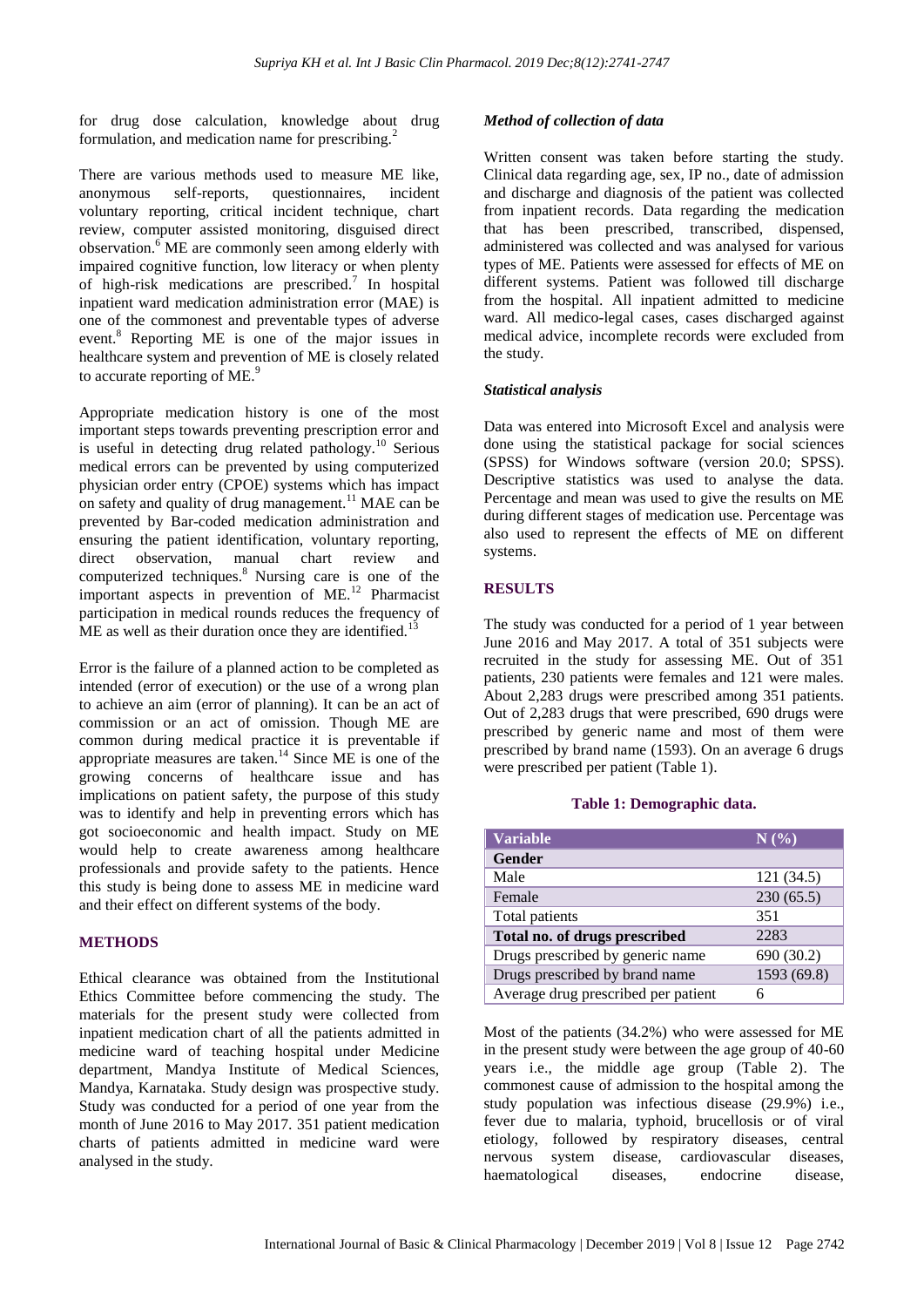gastrointestinal tract (GIT) diseases, hepatobiliary disease and musculoskeletal diseases (Figure 1).

#### **Table 2: Distribution of study subjects according to their age.**

| Age group (years) | N   | $\frac{0}{0}$ |
|-------------------|-----|---------------|
| $<$ 20            | 19  | 5.4           |
| $20 - 40$         | 92  | 26.2          |
| 40-60             | 120 | 34.2          |
| 60-80             | 112 | 31.9          |
| >80               | 8   | 2.3           |
| <b>Total</b>      | 351 | 100           |



**Figure 1: Percentage of patients presented with different diseases affecting different systems.**



#### **Figure 2: Percentage of medication error during drug prescribing stage.**

ME were seen in almost all the prescriptions that were prescribed among 351 patients. About 2745 drugs that were prescribed had prescribing errors, most of the prescribing error was P1 type (51%) i.e., the drug route was either not mentioned or wrongly written followed by P6 type (33.1%) i.e., drug dose was not mentioned or was wrongly written, P4 (frequency interval) type (13.8%), P5 (drug name) type  $(1.2\%)$ , P2 (dosage form) type  $(0.4\%)$ , P3 (dose unit) type (0.5%) (Figure 2).

Transcribing error is the one that occurs while writing down the orders that is being given by the prescribing physician. In this study transcribing error was more common in the transcribing stage 1 (92.9%). Total of about 2091 transcribing error was seen in both the stages of transcribing drugs. In stage 1, transcribing error was commonly seen with frequency interval (37.6%) and route (37.4%) of drug administration. In stage 2, transcribing error was commonly seen due to fewer requests of drugs (55.7%) (Figure 3).



#### **Figure 3: Percentage of medication error during drug transcribing stage.**

Drug administration error commonly occurs due to nursing staff, who are involved in drug administration to the patients. Total of about 365 errors were seen during the stage of administering drugs to the patient. Administration error was common due to omission of drug i.e., medication not given (47.1%) to the patient (Figure 4).



#### **Figure 4: Percentage of medication error during drug administering stage.**

About 138 errors have occurred while dispensing the drugs during the study period. Most of the time dispensing error was commonly due to failure to send medicine to ward at appropriate time (50%) (Figure 5).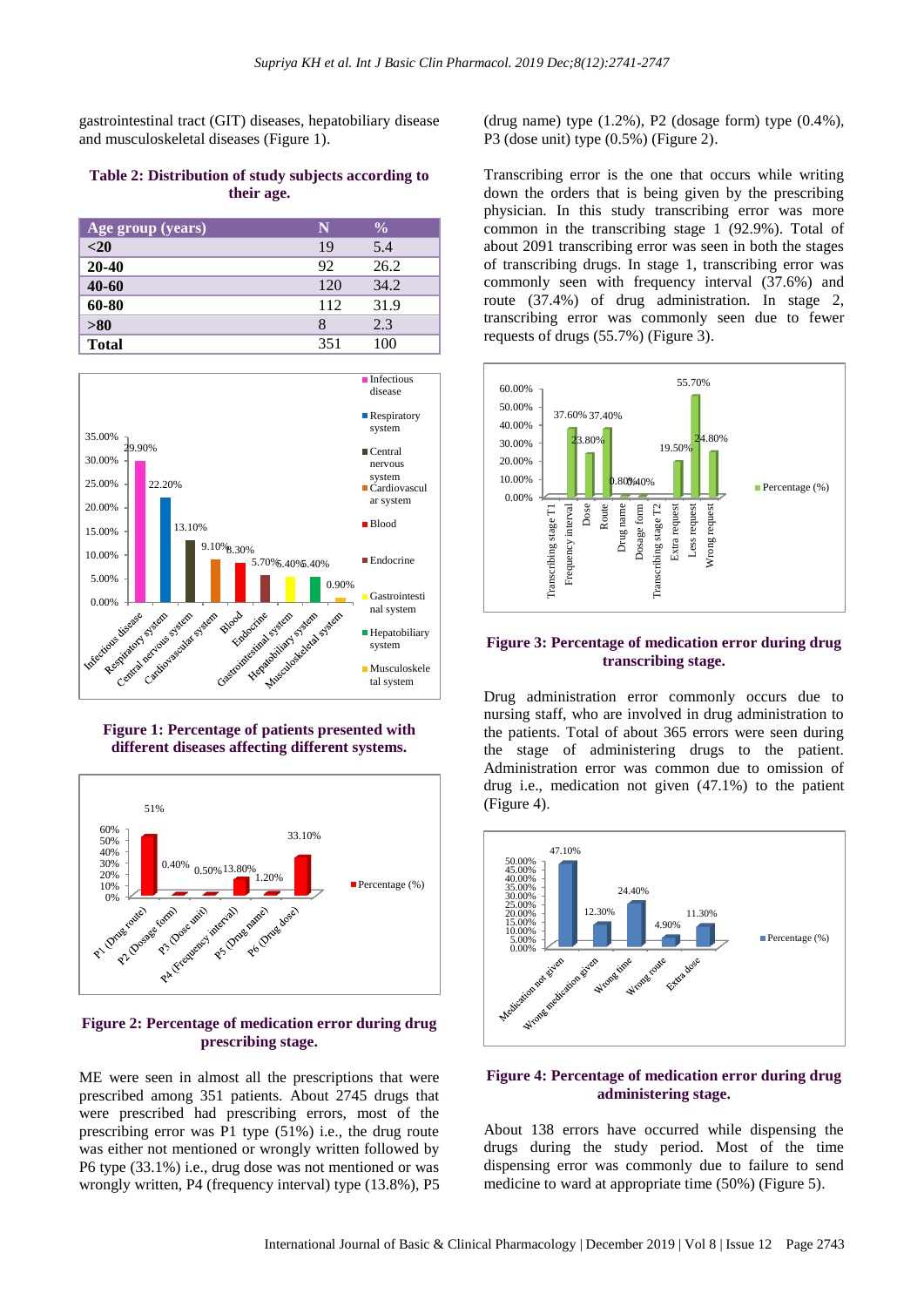

**Figure 5: Percentage of medication error during drug dispensing stage.**



**Figure 6: Percentage of different types of medication errors.**

#### **Table 3: Different types of medication errors during different stages of medication use process.**

| <b>Stages of medication use</b> | No. of errors | $\frac{6}{10}$ |
|---------------------------------|---------------|----------------|
| Drug prescribing stage          | 2745          | 51.4           |
| Drug transcribing stage         | 2091          | 39.1           |
| Drug administration stage       | 365           | 6.9            |
| Drug dispensing stage           | 138           | 2.6            |
| <b>Total</b>                    | 5339          | 100            |

Total of about 5411 errors [Figure 6] have occurred during our study period out of which 98.8% of errors were preventable type, which was commonly seen due to error that occurred during prescribing, administering, transcribing or dispensing of the drugs. In this study it was found that ME was most common during the prescribing of medication (51.4%) and least common during dispensing medication (2.6%) [Table 3]. About 1.2% of errors were non-preventable which is mainly due to side effects of the drugs that are used in treatment of the patient, which cannot be prevented.

ME can lead to adverse effect on different systems of patients, in this study cardiovascular system (21.9%) and endocrine and renal system (21.9%) was commonly affected due to the ME, followed by respiratory system (16.1%), GIT (13.9%), haematological system (11.7%), etc. (Figure 7).



#### **Figure 7: Percentage of different systems affected due to medication errors.**

#### **DISCUSSION**

Iatrogenic harm is one of the important public health problems which can lead to loss of economy and ME is one of the iatrogenic harm caused by the health care professionals.<sup>15</sup> MEs are one of the serious problems in the health care system which can lead to morbidity and mortality.<sup>3</sup> ME is an episode that occurs due to the use of medication that should be prevented through effective control systems.<sup>2</sup>

ME can occur at different phases of the medication use process from prescription by the physician, to dispensing by the pharmacist, or administration by the nurse. ME may be due to poor medication labelling, miscommunication among clinicians, lack of verification, an incomplete medication prescription or inadequate staffing.<sup>12</sup> Medication safety is a part of quality of care and patient safety.<sup>16</sup>

In this study about 2,283 drugs were prescribed among 351 prescriptions. Out of 2283 drugs, 690 drugs were prescribed by generic name and 1593 drugs were prescribed by brand name [Table1]. Though the drugs have to be prescribed by generic name most of the drugs in this study were prescribed by brand name which may be because it is easier to remember and most of the combination drugs are available with brand name.

In this study about 65.5% of patients were females and 34.5% of them were males [Table1], 34.2% of patients belonged to 40-60 years and 31.9% of patients belonged to 60-80 years age group [Table 2]. In a study done by Khavane et al, 77.4% patients were male and 22.6% were females and about 38.5% of them were in the age group of 40 to 60 years, which when compared to our study had more number of male patients but the age group was similar to the present study. $^{2}$ 

About 2745 prescribing errors were seen among 351 prescriptions. Commonest type of prescribing error was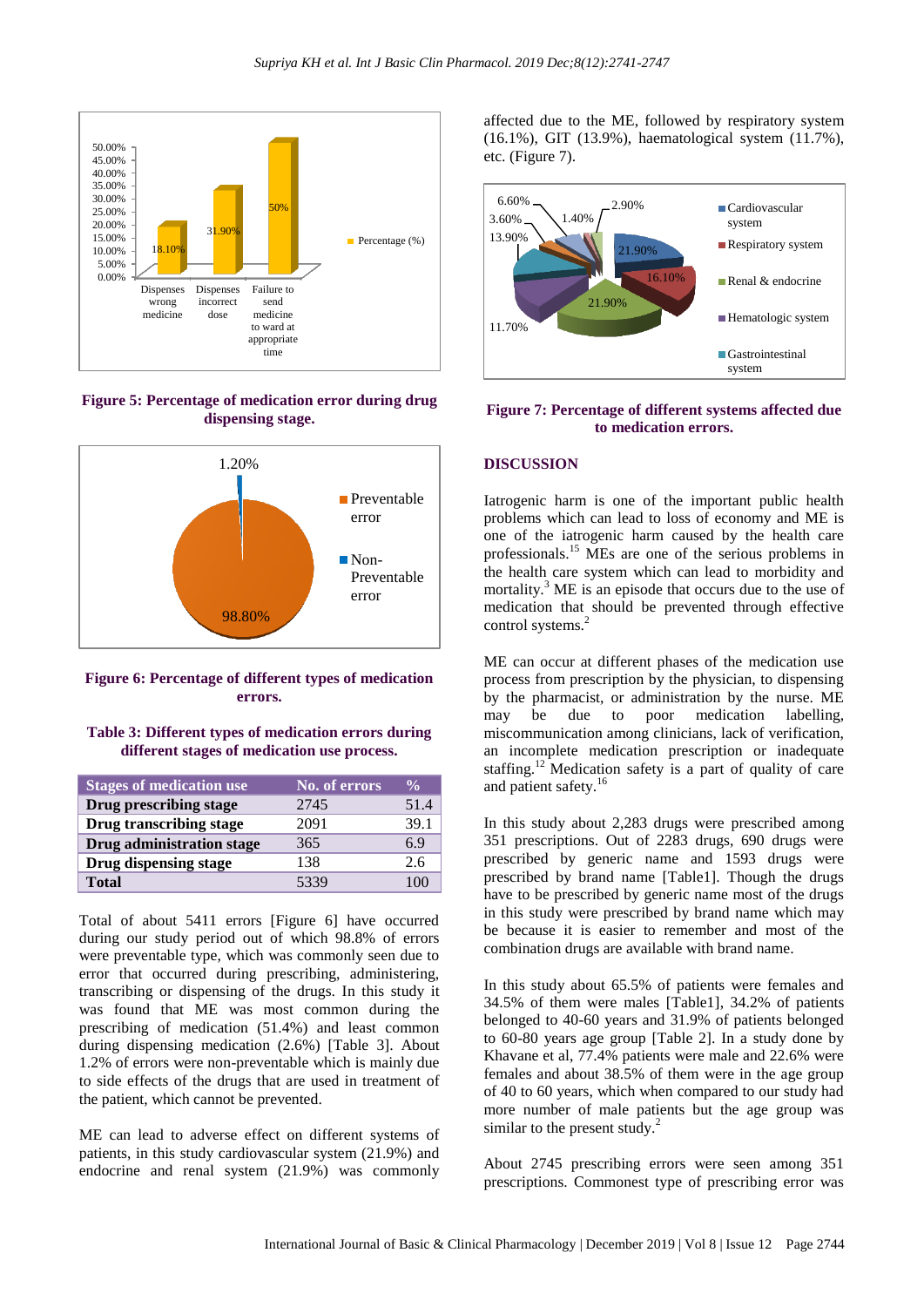P1 type (51%) i.e., drug route was either not mentioned or was wrongly written and P6 type (33.1%) i.e., drug dose was not written or was mentioned wrongly, P2 type (0.4%) i.e., dosage form was least common [Figure 2]. In a study conducted by Das et al about 1632 prescription errors were present, prescription errors were most commonly due to dosage form (37.9%) and least common due to route of drug administration (0.4%), which is opposite to this study where drug route was the common type of prescribing error and dosage form was the least common type of prescribing error.<sup>17</sup> Prescribing faults and prescription errors are major problems among ME. Although they are rarely fatal they can affect patients' safety and quality of healthcare. Prescription errors are typically events that derive from slips, lapses, or mistakes.

Total of about 2091 types of transcribing errors were seen in both the stages of transcribing (stage 1 and stage 2) in the present study. About 92.9% of errors were seen in transcribing stage 1 i.e., fault in frequency interval (37.6%), route (37.4%), dose (23.8%), drug name (0.8%) and dosage form (0.4%). About 7.1% of errors were seen during transcribing stage 2 i.e., less request (55.7%), wrong request (24.8%) and extra request (19.5%) [Figure 3]. Many ME occur during transcription process, mainly due to the similar drug name or sound alike drugs. Transcription is the term used to describe the complex set of tasks involved in interpreting and processing orders. Transcription error can be reduced by using computerized provider order entry systems which eliminates the handwritten prescriptions.<sup>19</sup>

Medication administration is one of the commonest risk areas and in order to prevent harm and safeguard the patients safety, drug has to be administered properly. Some of the most common factors that lead to MAE are failure to check the patient's identification prior to administration, the storage of similar preparations in similar areas, and environmental factors like nurse interruptions while undertaking a drug round. Also inappropriate documentation and poor communication during change of shifts in the hospitals can contribute to MAE.

About 365 (6.9%) drug administration error was seen in the present study, administration error was common due to not giving the medication (47.1%) and least common was wrong route (4.9%) (Figure 4). In a study conducted by Sarah et al 27.6% of administration errors were seen, 72.6% of MAE was due to administering drug at wrong time, 14% were due to not giving the medication, which shows that administration error was more common than our study.<sup>20</sup> Most common cause of MAE in our study was due to not administering the medication whereas in a study conducted by Sarah et al commonest cause was due to administration of drug at wrong time.

Since large number of medicines will be dispensed per day in hospital pharmacy there is a tendency for

dispensing error to occur. Most of the time drug dispensed by pharmacy is checked by the nursing staff in the ward thereby only few of the errors reach the patient. Bar code technology can prevent dispensing errors to certain extent.<sup>21</sup> About 138 errors were seen during the dispensing stage of ME in the present study, commonest type of dispensing error was due to dispensing drug to the ward at inappropriate time (50%) followed by dispensing incorrect dose (31.9%) and dispensing wrong medicine (18.1%) (Figure 5). Dispensing error can be prevented if the quality of pharmacy care is assured by the pharmacist.<sup>22</sup>

Total of about 5406 ME were seen out of that 98.8% were preventable type of error and 1.2% were nonpreventable error (Figure 6). In a study conducted by Majd et al 76% of errors were classified as preventable error which is lesser than this study.<sup>9</sup> This shows that most of the errors in the present study are due to human faults rather than the adverse effect caused by the drug and is preventable if appropriate measures are taken.

In the present study maximum number of errors was seen during the stage of prescribing (51.4%), followed by transcribing stage (39.1%), drug administration stage (6.9%) and dispensing stage (2.6%) (Table 3). According to the study done by Asad et al prescribing error was seen in 53.9% which is almost similar to the present study, administering error was seen in 34.8%, which is much more than what is seen in the present study, dispensing error (0.6%) was the least common similar to our study and transcribing error was seen in  $10.7\%$  of cases.<sup>23</sup> Most of the errors occurred during prescribing stage, since drug prescriptions are mostly written by the junior doctors who doesn't have much knowledge about drug dose, route of administration and frequency interval. Hence it is necessary to train the junior doctors about writing prescription to the patient before they start with their internship. Cardiovascular (21.9%) and renal and endocrine (21.9%) (Figure 7) were the commonest systems that were affected due to the ME that occurred during the present study. ME have led to hypotension, tachycardia, bradycardia, electrocardiography variations, hypoglycaemia, electrolyte imbalance, drug induced gastritis in the present study.

Patient related factors are also important in clinical conditions like reduced renal and hepatic function or a history of allergy, the dose and frequency of the drug has to be altered in these conditions.<sup>24</sup> Hence prescribing without considering the patient's clinical status, failure to communicate essential information and transcription errors will lead to prescribing errors.<sup>1</sup>

Errors may be more frequently made by junior members of staff who work under stressful condition and also inadequate knowledge or training about use of medication may be the reason for prescribing faults.<sup>24</sup> Inadequate feedback control or lack of cooperation between doctor and nurses can cause error leading to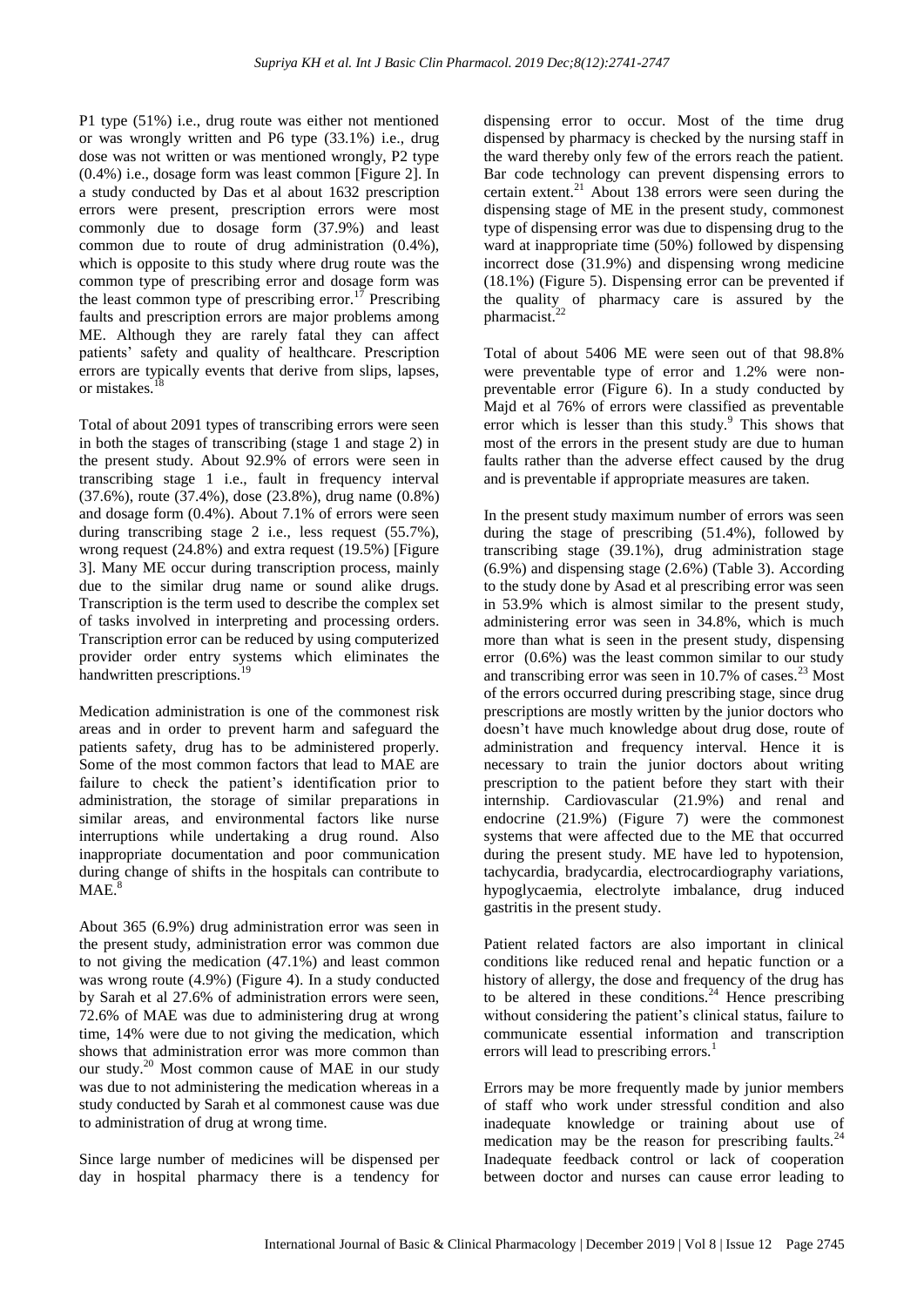adverse effect. When errors are minimized and when the prescriber actively endeavours to achieve better prescribing, appropriate prescribing can occur.<sup>24</sup>

Reporting of error should be made as easy as possible (forms should be accessible and straightforward), and also feedback should be given regarding the report that is being submitted, and educate about all aspects of the ME reporting process at their hospitals.<sup>25</sup> Though the ME have been detected during different stages of medication use and its effect on different systems is being analysed, there are certain limitations in this study since study was done only in the Medicine ward, the errors that are detected cannot be generalised to the whole hospital, the results are confined only to the Medicine ward.

Since maximum number of errors were seen during prescribing and transcribing stage, hence good training of the healthcare professionals is required and proper guidelines has to be followed in order to prevent the occurrence of error and provide safety to the patients.

#### **CONCLUSION**

ME are one of the commonest problems faced by the healthcare system which can significantly harm the patient. It is said that errors can occur in any of the systems but it is important to find the cause and attempt to prevent the occurrence of errors. As the access to the medical care is being increasing in recent years, the susceptibility for the occurrence of ME is also becoming common. The goal of any drug therapy is to achieve defined therapeutic outcome that minimizes the risk and improves the quality of life of patient. The error can occur due to any of the healthcare professional at any time of the health care process. In order to reduce the occurrence of errors, it is necessary for health institutions to maintain a continuous careful analysis of the errors that occurs effectively.

MEs should be monitored, detected early and should be prevented as much as possible to safeguard the health of the patient. There is also need to improve the quality of programs for monitoring ME. Patient education and participation in their own healthcare decisions should be encouraged. All those who are involved in healthcare should also join hands to solve this gigantic problem of ME.

#### **ACKNOWLEDGEMENTS**

We would like to acknowledge the staff members of Department of Medicine, Mandya Institute of Medical Sciences, Mandya, Karnataka.

*Funding: No funding sources Conflict of interest: None declared Ethical approval: The study was approved by the Institutional Ethics Committee*

#### **REFERENCES**

- 1. Dean B, Schachter M, Vincent C, Barber N. Prescribing errors in hospital inpatients: their incidence and clinical significance. Qual Saf Health Care. 2002;11:340-4.
- 2. Khavane K, Sanjay S, Shivkumar I, Anil B. Study and evaluation of medication error in a tertiary care teaching hospital-A baseline study. Int J Pharm Pharm Sci. 2012;4(5):587-93.
- 3. Purushothama RK, Mallesh M. Medication errors: identification, prevention and implementation of safe medication practice in a tertiary care teaching hospital. World J Pharm Pharmaceutical Sci. 2015;4(3):1249-56.
- 4. Kriti M, Manoj G, Rani W, Shafiqua A. Medication errors: A preventable problem. Indian JClin Practice. 2012;23:17-21.
- 5. Afroz A, Surabhi G, Saurabh K, Ramgopal. Prescription auditing and drug utilization pattern in a tertiary care teaching hospital of Western UP. Int J Basic Clin Pharmacol. 2012;1(3):184-90.
- 6. Fatmeh S, Amir ZH. Medication error detection in two major teaching hospitals: What are the types of errors?. J Res Med Sci. 2014;19(7):617-23.
- 7. Sunil K, Christianne LR, Anuj KD, Courtney C, Alexandra B, Svetlana KE, et al. Effect of a pharmacist intervention on clinically important medication errors after hospital discharge: a randomized controlled trial. J Am Med Dir Assoc. 2010;11:275–83.
- 8. Senafikish AF, Muluadam AM, Yeshaneh SY. Medication administration error: Magnitude and associated factors among nurses in Ethiopia. BMC Nurs. 2015;14(53):1-8.
- 9. Majd TM, Kawkab S, Ibrahim ALF. Rate, causes and reporting of medication errors in Jordan: nurses' perspectives. Assistant J Nurs Manag. 2007;15:659– 70.
- 10. Richard FJ. Medication errors: the importance of an accurate drug history. Br J Clin Pharmacol. 2009;67(6):671-5.
- 11. Khajouei R, Jaspers MWM. The impact of CPOE Medication systems' design aspects on usability, workflow and medication orders: a systematic review. Iran Methods Inf Med. 2010;49:3–19.
- 12. Malcolm E, Yisi L. The nine rights of medication administration: an overview. Br J Nurs. 2010;19:300- 5.
- 13. Kimberly KS, Michael AF, Gary AN. Pharmacist participation in medical rounds reduces medication errors. Am J Health-Syst Pharm. 2002;59:2089-92.
- 14. Vesile U, Sevinc T, Nalan A. Medication errors: Perspectives of newly graduated and experienced nurses. Int J Nurs Practice. 2012;18:317–24.
- 15. Alan FM, Craig SW, Jacqueline HS, Mitchell J, Robert H, Papaarangi R. Multimodal system designed to reduce errors in recording and administration of drugs in anaesthesia: prospective randomised clinical evaluation. BMJ. 2011;1-14.